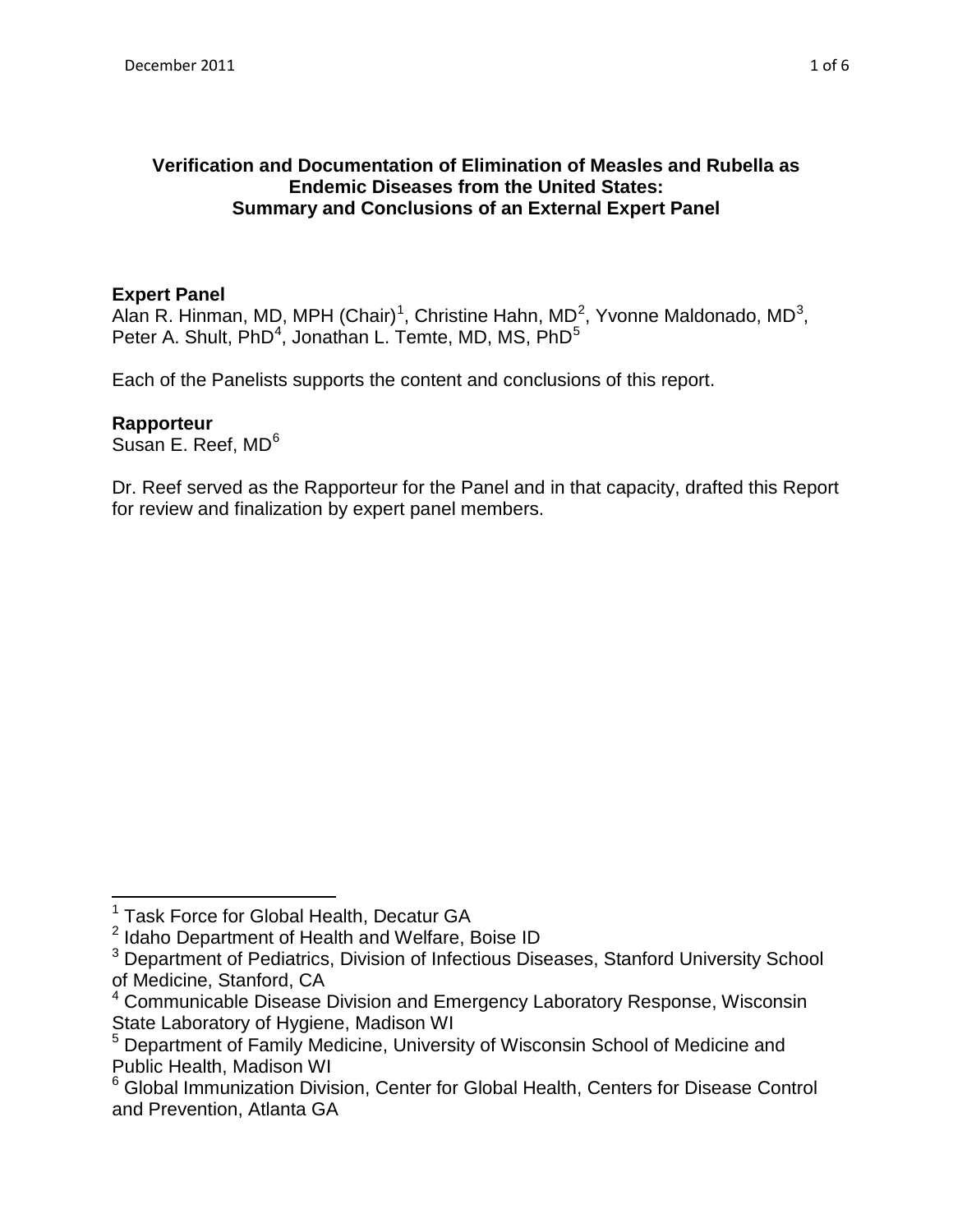# **Introduction**

l

 On December 16, 2011, the Division for Viral Diseases (DVD), National Center for Immunizations and Respiratory Diseases (NCIRD), Centers for Disease Control and Prevention (CDC) convened 5 consultants to review the present status of sustained elimination of endemic measles, rubella and congenital rubella syndrome (CRS) in the United States and to provide individual opinions on 3 questions:

- sustained elimination of endemic measles from the United States? 1. Is the evidence presented in the draft national report sufficient to document the
- sustained elimination of endemic rubella and CRS from the United States? 2. Is the evidence presented in the draft national report sufficient to document the
- sustained elimination of endemic rubella and CRS from the United States? 3. If the evidence presented is not sufficient to make such conclusions, what additional information is required?

 Infect Dis. 2004 May 1;189 Suppl 1) and of rubella and CRS in 2004 (Clin Infect Dis. 2006 Nov 1;43 Suppl 3.). In accordance with the PAHO mandate of 2007 report that was the basis for discussions at the meeting. The United States had previously verified the elimination of endemic measles in 2000 (J [http://www.paho.org/english/gov/csp/csp27.r2-e.pdf\)](http://www.paho.org/english/gov/csp/csp27.r2-e.pdf) the United States is undergoing reverification of endemic measles, rubella and CRS and CDC prepared a draft national

report that was the basis for discussions at the meeting.<br>A brief description of the PAHO process for documentation of elimination of measles, rubella, and CRS was provided to the panel. Each country and the countries in the Caribbean as a subregion were asked to conduct a national review. In October 2007, a Americas. In December 2010, the International Expert Committee (IEC) was established. On December 12, 2011, IEC was updated on the progress toward the documentation. resolution requested Member States to begin the process of documentation and verification of the interruption of endemic measles and rubella virus transmission in the

## **Epidemiology of measles, rubella, and CRS**

incidence of 60 cases. In 2011, 212 measles cases were reported<sup>[7](#page-1-0)</sup>, the highest number since 1996; however, the incidence has remained less than 1/ million 2008 and 2011. The highest age-specific incidence rate was among infants too young represented importations or import-associated infections. Although there was an In 2000, measles elimination was documented and verified in the United States. During 2001-2011, a total of 904 cases (range: 37-212/year) was reported, with median annual population continuously since 1997. The highest incidence in recent years occurred in to be vaccinated. The majority of the measles cases (2001-2011) were unvaccinated (65%) or had unknown vaccination status (20%). A majority (88%) of the cases

<span id="page-1-0"></span> $7$  212 is the provisional total for measles cases reported to CDC and is used for data summarized throughout the report. The total number of measles cases reported to CDC by December  $31<sup>st</sup> 2011$  (222) is mentioned in the challenges section of the report.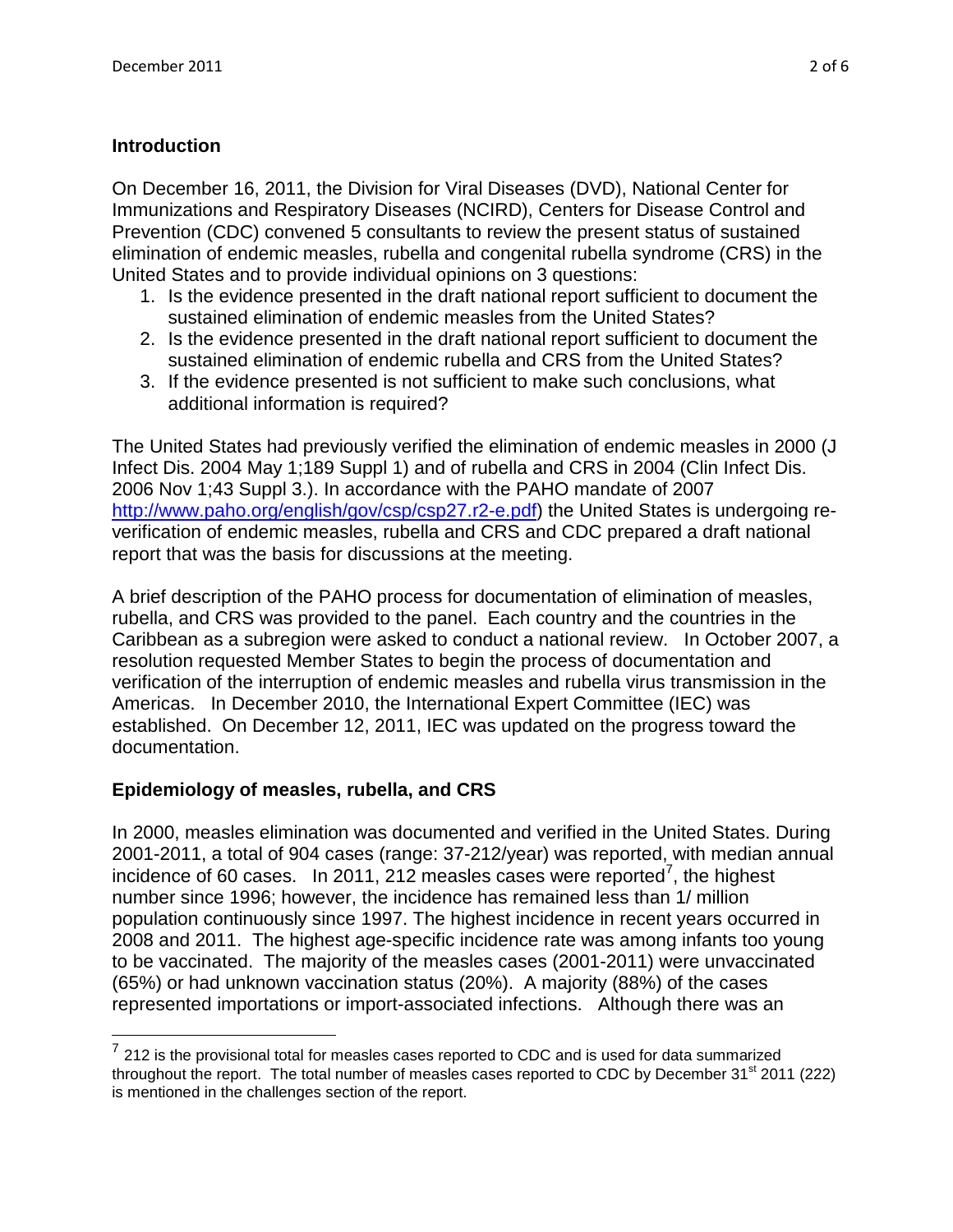increase in importations in 2011, spread from these importations was limited. In elimination value threshold of 1.0. During 2001-2011, 64 outbreaks were reported. The median size of the outbreaks was 6 cases with the largest having 34 cases. The longest outbreak lasted 11 weeks. During 2001-2011, 12 different genotypes were identified with 3-6 different genotypes identified each year. comparing the  $R_0$  (effective reproduction number) between 1997-1999 and 2002-2011, the  $R_0$  was 0.63 and 0.7, respectively, and was in both time periods below the

 During 2005-2011, a median of 10 rubella cases/year was reported. During that period, known to represent importations. From 2008-2011, 12 viruses representing 4 different Rubella and CRS elimination was documented and verified in the United States in 2004. 4 cases of CRS were reported. Incidence of rubella was less than 1 per 10 million and incidence of CRS was less than 1 per 5 million births. There were 2 rubella outbreaks, each with 3 cases. Approximately 39% of rubella cases and 3 of the 4 CRS cases were genotypes were identified among the 34 laboratory-confirmed rubella and CRS cases.

## **Review of the Draft National Report**

 discussions turned to a review of the information on the epidemiology of measles measles, rubella, and CRS; and challenges. The important issues that will require After a review of the definitions and processes for surveillance and investigation, (2001-2011) and the epidemiology of rubella and CRS (2004-2011); followed by considerations of the quality of surveillance and outbreak response; assessment of measles and rubella population immunity; sustainability of measles, rubella and CRS elimination; correlation and integration of the evidence for maintenance of elimination of ongoing discussion and actions from the US measles, rubella and CRS program are summarized below.

## 1) Classification of cases

 private laboratories provide a majority of the initial testing. Currently there are 4-5 large commercial laboratories. The accuracy of the results from the commercial laboratory is not known with certainty. In addition, the volume of testing performed by the commercial and clinical laboratories is unknown. All state health department laboratories have the capacity to perform testing or have access to testing. In In reviewing measles and rubella laboratory surveillance activities, it was noted that addition, some state laboratories have been developed as Reference Centers to provide increased capability and surge capacity for vaccine-preventable disease testing.

 With the interruption of endemic measles and rubella, and low number of cases, it is anticipated that there will be false IgM positives. In addition to the low positive serological testing among laboratories, both public and commercial. The panel discussed the need for confirmatory testing to accurately classify the cases. Given predictive value (PPV) with decreasing incidence of disease, there is variability in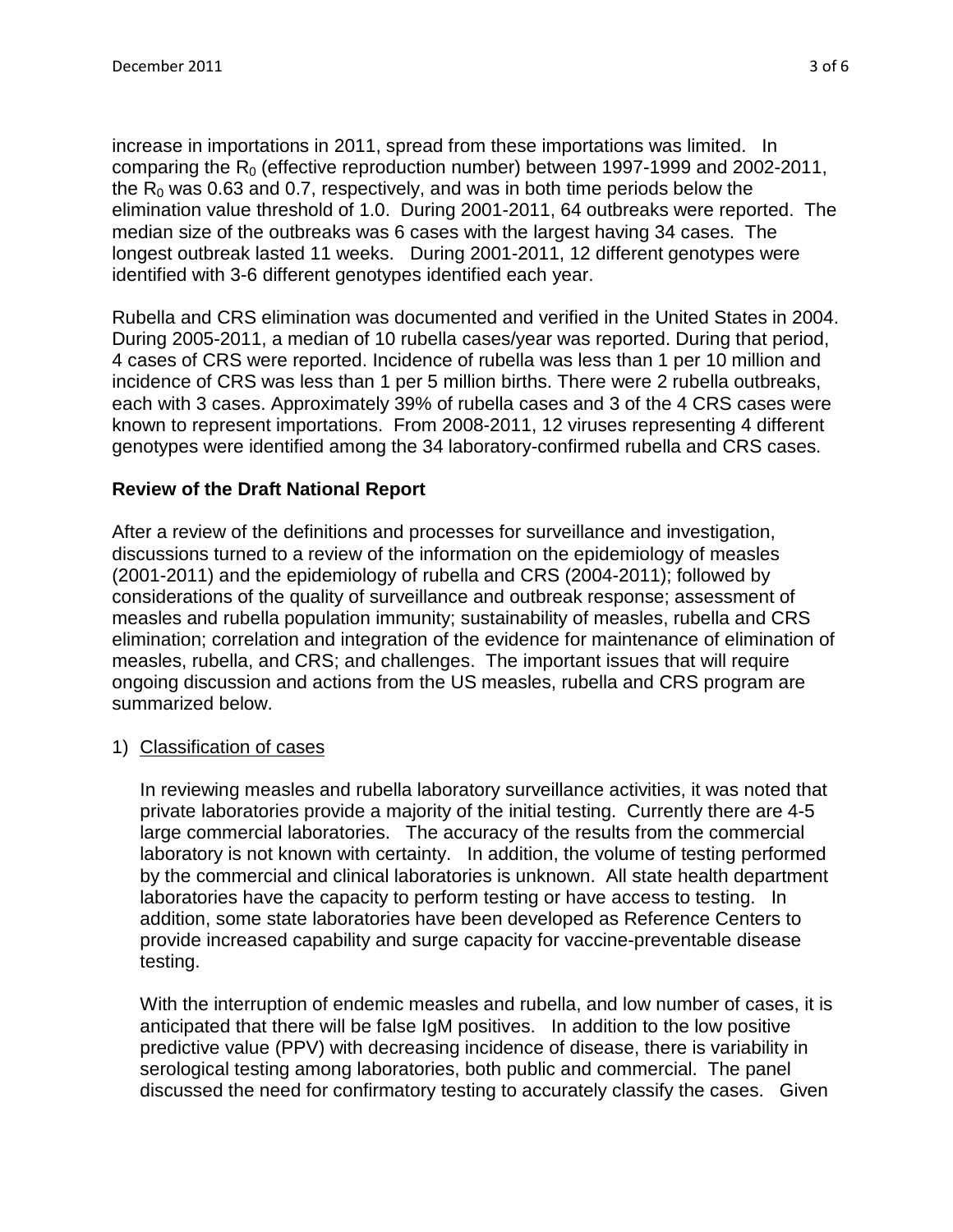the questions concerning quality and capacity for measles and rubella testing, it was felt that the Reference Centers should continue to increase their capability and capacity for performing confirmatory testing for measles and rubella.

#### 2) Methods for Surveillance and outbreak investigation and response:

 important distinction. The detection of cases is predicated on the ongoing suspicion rubella. Reporting of suspected cases is mandatory in all states. However, reporting is dependent on many factors including identification of suspected cases, reporting of cases to health departments and investigation of cases. There is currently no nationwide metric or standard approach for completeness of reporting. The surveillance systems for measles, rubella and CRS are passive; however, there is active investigation of suspected cases. The committee felt that this was an of cases. In a low incidence setting, clinicians are less likely to suspect measles and

currently no nationwide metric or standard approach for completeness of reporting.<br>Discussion centered around the adequacy of surveillance. In documenting the surveillance was conducted; however, no comprehensive assessment has been conducted since then. To assess adequacy, some suggestions included monitoring most of the countries in the region of Americas. As part of the assessment in 2000, maintained in the US and wasn't worth implementing in the US. It was felt that there adequacy of surveillance. interruption of measles in 2000, a comprehensive evaluation of the adequacy of the discard rate of suspected cases and conducting an assessment of laboratory confirmed cases not reported; however, that may not include private laboratories. Monitoring the number of suspected cases that were discarded is currently used by it was felt that a system of reporting of suspected and discarded cases couldn't be were other measures (e.g., detection of imported and isolated cases) to assess the

 cases may be missed, these do not represent large numbers of missed cases or outbreaks. If many cases were missed, larger numbers of outbreaks would be previously un-reported cases on investigation of these outbreaks. In the past several years, the index case has generally been identified with secondary cases identified. After review of the data, panel members felt that, while isolated cases were likely being missed, large outbreaks were not. When discussing the adequacy of surveillance, it was felt that even though some detected, especially outbreaks with unidentified index cases or for whom no sources of infection for index cases could be identified, as well as detection of additional

 of measles, rubella and CRS through education about the diseases. The US program continues to publish MMWR and journal articles to increase awareness of rubella and CRS because of the rarity of the conditions. Additional emphasis will be To continue to maintain adequate surveillance, it is important to maintain awareness the diseases both for the public and for health care providers. Concern still was expressed that healthcare workers are not well trained in diagnosis of measles,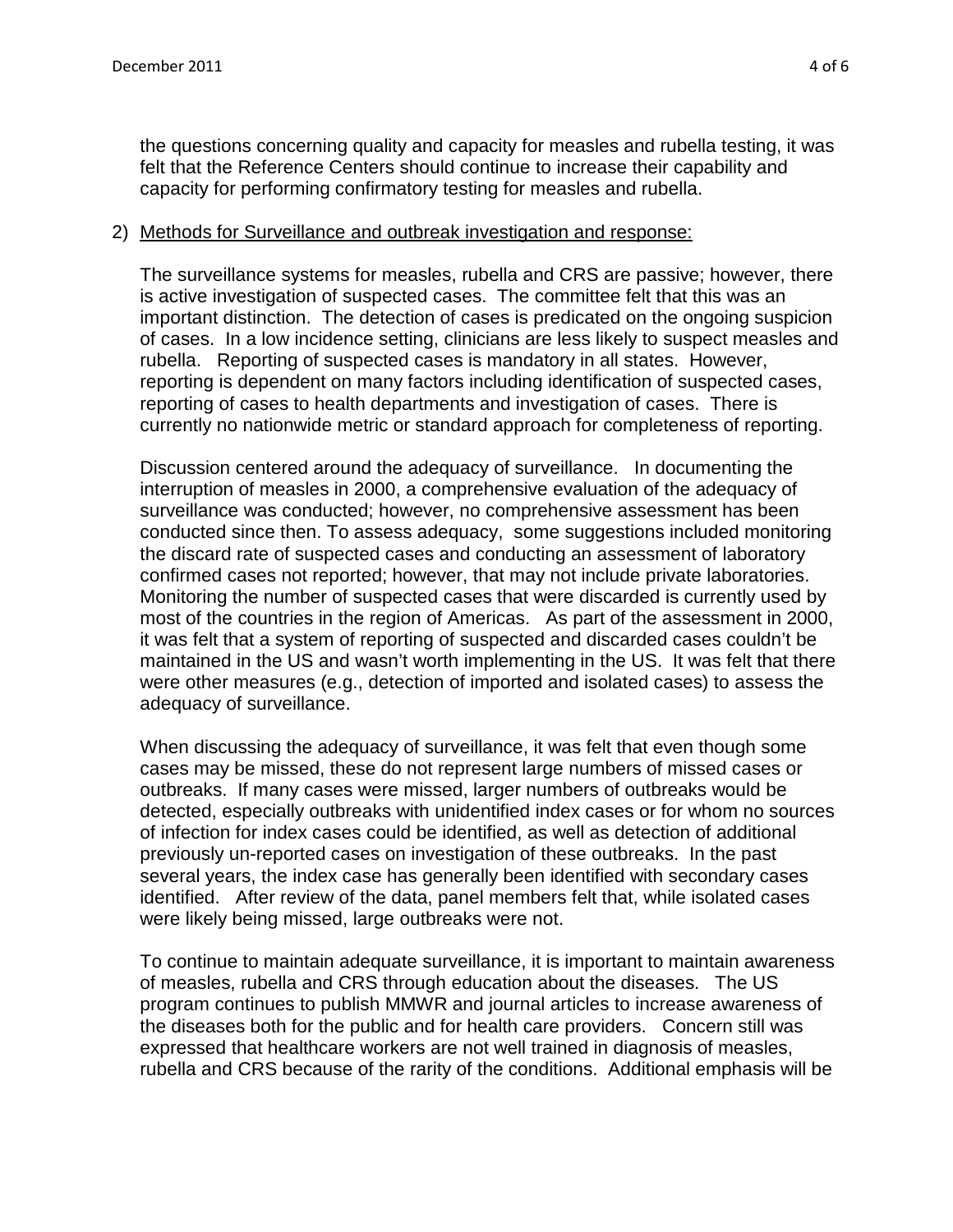needed to continue to maintain the awareness of diseases, including preparation of pictures of patients of different races/ethnicities.

## 3) Epidemiology of measles

Understanding the temporal and geographical distribution of cases is critical. Understanding the temporal and geographical distribution of cases is critical.<br>Several outbreaks and cases were close to state lines. For cases with known or across state lines which may be related to endemic transmission. In addition,  $\mathsf{R}_{0}\,$  as unknown genotypes, there needs to be clarity of whether there was transmission calculated for the pre-elimination period should be calculated for the post-elimination period (this has been done).

## **Conclusions and Recommendations:**

 measles, rubella, and CRS. Elimination has been maintained in the United States, The data indicate that existing surveillance systems are adequate to detect endemic despite challenges that include ongoing risk of importations, healthcare worker lack of familiarity with these diseases, maintaining a continued high level of public health response, and through maintaining high 2-dose coverage.

Even though elimination has been maintained, several recommendations were made:

- Raise and sustain awareness among healthcare workers of the continuing possibility of vaccine-preventable diseases, including training of residents in communicating with patients and parents
- Need to consider methods and metrics to monitor completeness of reporting
- • Increased emphasis should be given to US travelers to ensure that they are adequately protected against measles and rubella, regardless of age. This should include education of providers and travelers
- • The US needs to be involved globally and domestically to protect its citizens, reduce death and disease overseas, reduce importations and reduce the costs of controlling diseases. reduce death and disease overseas, reduce importations and reduce the costs of<br>controlling diseases.<br>Update photographs and visual media on measles and rubella in persons of
- different ethnicities.
- Try to incorporate algorithms into electronic medical record systems to enhance completeness of diagnosis and reporting

Vaccine refusals

- • The level of vaccine reluctance and refusal is of concern. If it continues to rise, it will pose a threat to sustainability of measles and rubella/CRS elimination. Both refusals both domestically and globally. public and private sectors need to be engaged to reduce the level of vaccine
- Clinicians need appropriate tools for communicating vaccine safety. Some materials have recently been developed.